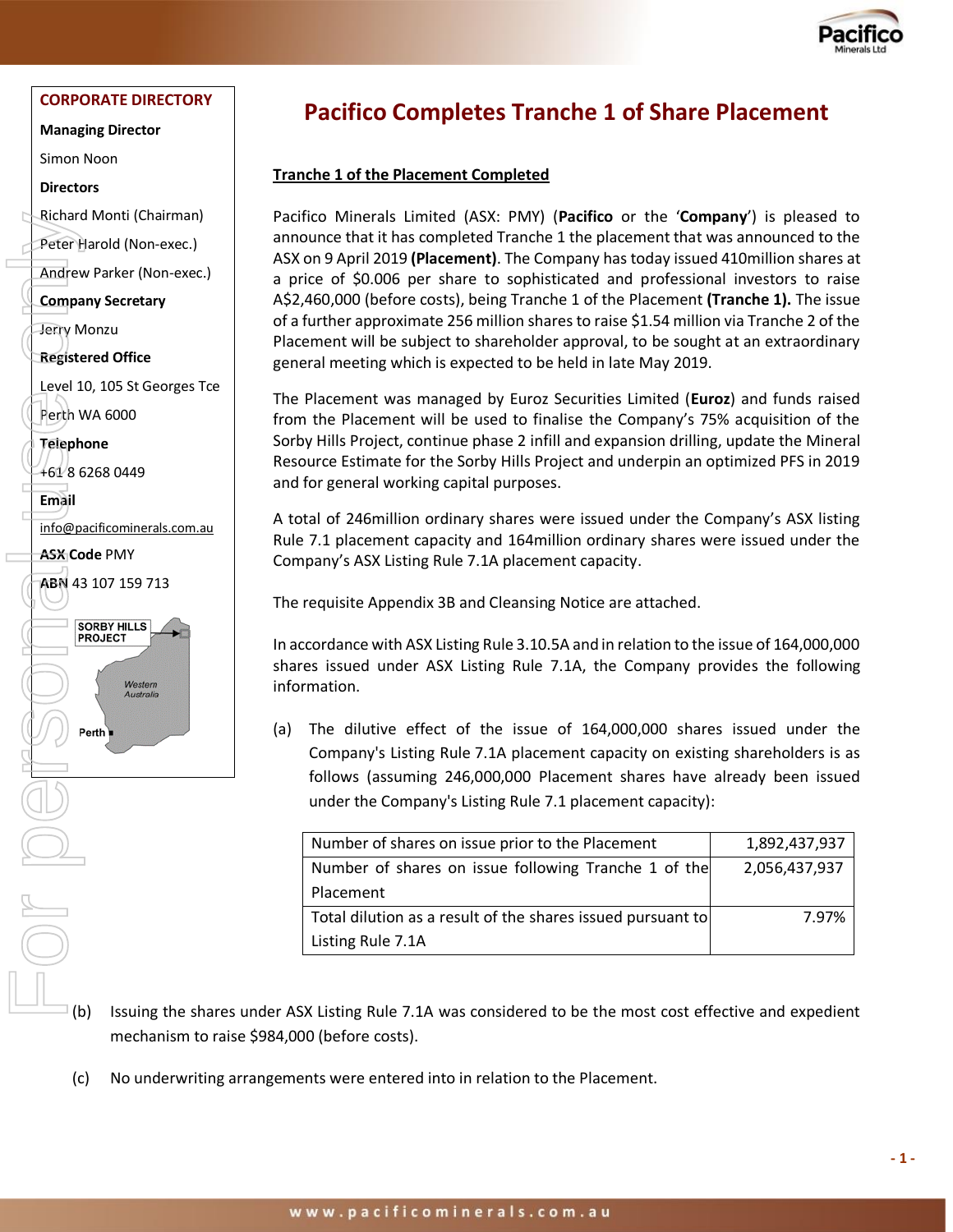

(d) The Company has paid Euroz an aggregate cash fee of \$121,000 in relation to lead manager services with respect to Tranche 1 of the Placement, which includes \$21,371 for funds raised from Shares issued under ASX Listing Rule 7.1A.

*For further information or to be added to our electronic mailing list please contact:* 

Simon Noon (Managing Director)

Phone: +61 (0)8 6268 0449 Email: [info@pacificominerals.com.au](mailto:info@pacificominerals.com.au)

#### **About Pacifico Minerals Ltd**

Pacifico Minerals Ltd ("Pacifico") (ASX: PMY) is a Western Australian based exploration and development company focused on advancing the Sorby Hills Lead-Silver-Zinc Joint Venture project. Pacifico owns a 75% interest in the Joint Venture with the remaining 25% (contributing) interest held by Henan Yuguang Gold & Lead Co. Ltd.

### **About Henan Yuguang Gold and Lead Co Ltd**

Henan Yuguang Gold and Lead Co., Ltd (HYG) was established in 1957 by the government of Jiyuan City which is in Henan Province in North China. In July 2002, HYG (exchange code: 600531) was listed on the Shanghai Stock Exchange (SSX). Current ownership is approximately 29.61% by Jiyuan City. HYG is the largest lead smelting company and silver producer in China and has been among the Top 500 Chinese enterprises and Top 500 China manufacturing enterprises for the last five consecutive years. The main products produced by HYG are electrolytic lead, gold, silver and copper which are all registered at LME and LBMA respectively. In 2017, HYG produced 415,100 tonnes of electrolytic lead, 110,000 tonnes of copper, 958 tonnes of silver, 7,383 kg of gold and achieved sales of about US\$2,684 million. HYG's plants are largely modern, focussed on development of industrial technology and are environmentally-friendly. Its recently-refurbished lead smelting plant has achieved full automation. More information can be found on the HYG For further information or to be added<br>
Simon Noon (Managing Director)<br>
Phone: +61 (0)8 6268 0449<br>
Email: <u>info@pacificominerals.com.au</u><br> **About Pacifico Minerals Ltd**<br>
Pacifico Minerals Ltd ("Pacifico") (ASX:<br> *focused* o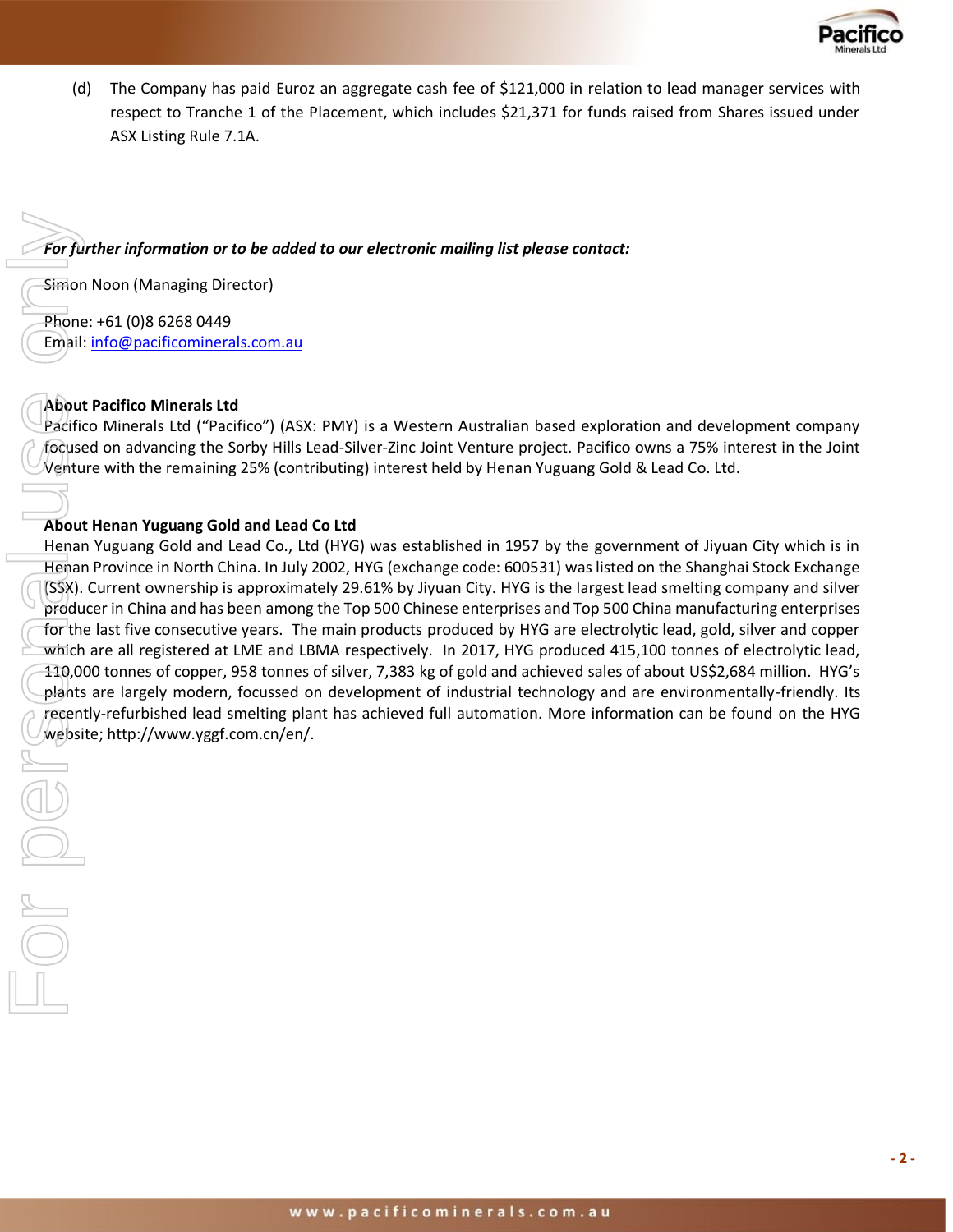# **Appendix 3B**

# **New issue announcement, application for quotation of additional securities and agreement**

*Information or documents not available now must be given to ASX as soon as available. Information and documents given to ASX become ASX's property and may be made public.*

Introduced 01/07/96 Origin: Appendix 5 Amended 01/07/98, 01/09/99, 01/07/00, 30/09/01, 11/03/02, 01/01/03, 24/10/05, 01/08/12, 04/03/13

Name of entity

Pacifico Minerals Limited (**Company**)

ABN

43 107 159 713

We (the entity) give ASX the following information.

## **Part 1 - All issues**

*You must complete the relevant sections (attach sheets if there is not enough space).*

1 <sup>+</sup>Class of +securities issued or to be issued

Fully paid ordinary shares in the capital of the Company (**Shares**) (ASX:PMY)

2 Number of <sup>+</sup>securities issued or to be issued (if known) or maximum number which may be issued

410,000,000 Shares

3 Principal terms of the +securities (e.g. if options, exercise price and expiry date; if partly paid <sup>+</sup>securities, the amount outstanding and due dates for payment; if  $+$ convertible securities, the conversion price and dates for conversion)

Fully paid ordinary shares in the capital of the Company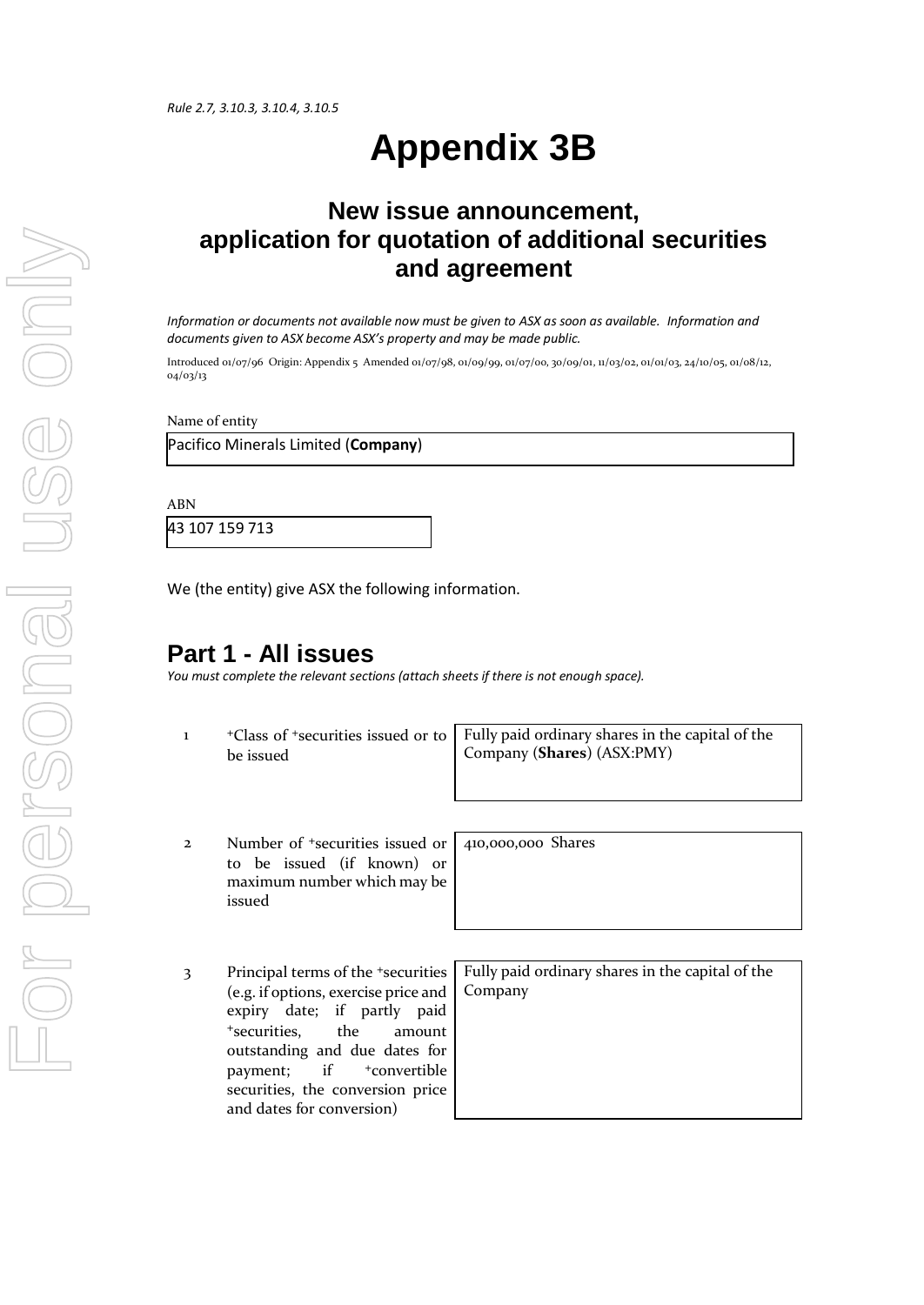- For personal use only USS ONN
- 4 Do the +securities rank equally in all respects from the <sup>+</sup>issue date with an existing +class of quoted <sup>+</sup>securities? Yes

If the additional +securities do not rank equally, please state:

- the date from which they do
- the extent to which they participate for the next dividend, (in the case of a trust, distribution) or interest payment
- the extent to which they do not rank equally, other than in relation to the next dividend, distribution or interest payment
- 5 Issue price or consideration | \$0.006 per Share (ASX:PMY)

6 Purpose of the issue (If issued as consideration for the acquisition of assets, clearly identify those assets)

The Shares are issued pursuant to the Company's existing placement capacity under Listing Rules 7.1 and 7.1A as part of Tranche 1 of the two tranche Placement that was announced on 9 April 2019. The funds raised from the Placement are intended to be used towards finalising the Company's 75% acquisition of the Sorby Hills Project, continued phase 2 infill and expansion drilling, updating the Mineral Resource Estimate for Sorby Hills Project to underpin an optimized PFS in 2019, and for general working capital purposes.

6a Is the entity an +eligible entity that has obtained security holder approval under rule 7.1A?

> If Yes, complete sections 6b – 6h *in relation to the +securities the subject of this Appendix 3B*, and comply with section 6i

6b The date the security holder resolution under rule 7.1A was passed

| 30 November 2018 |  |
|------------------|--|

Yes

<sup>+</sup> See chapter 19 for defined terms.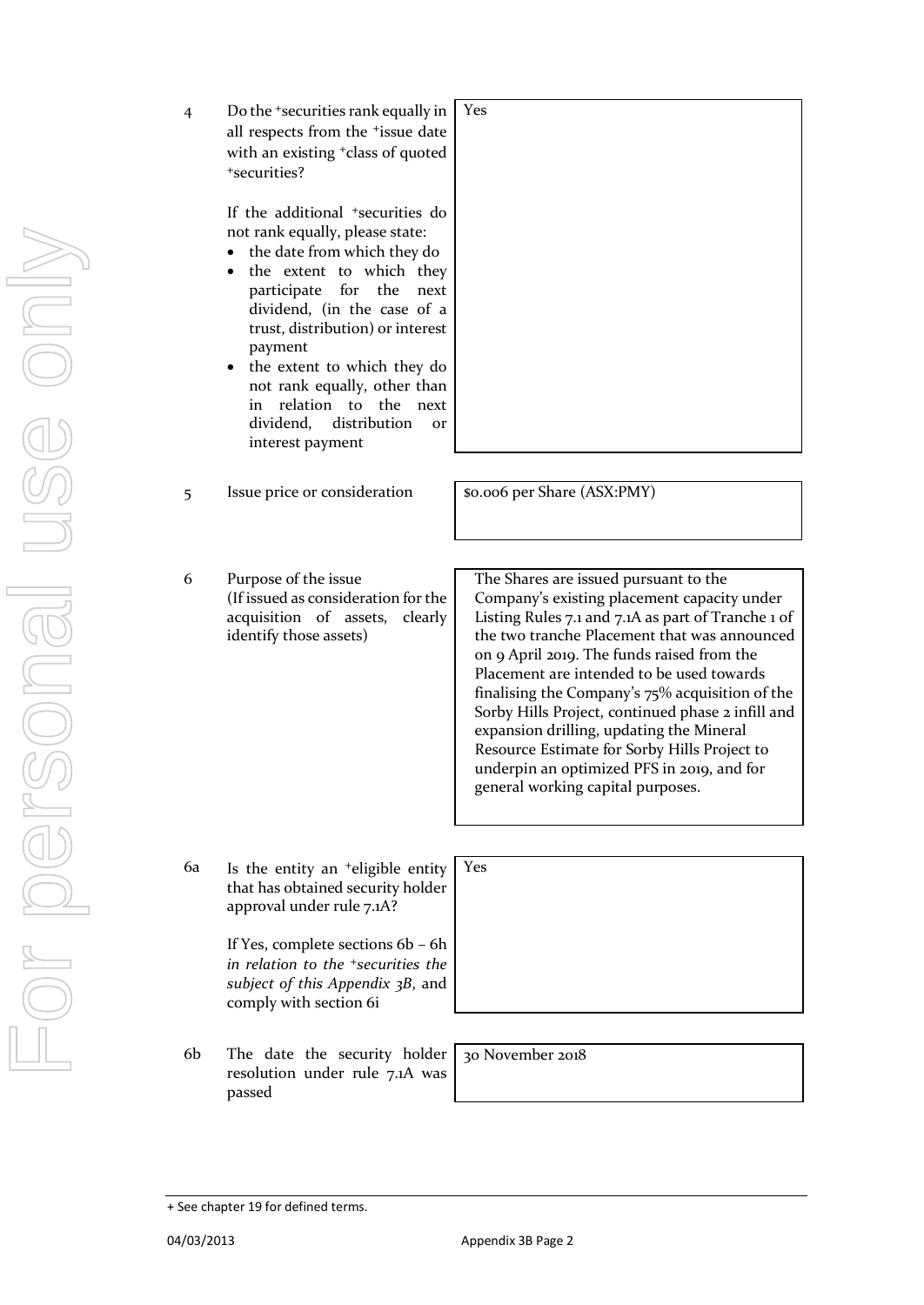- For personal use only VISS ONN
- 6c Number of +securities issued without security holder approval under rule 7.1
- 6d Number of +securities issued with security holder approval under rule 7.1A
- 6e Number of +securities issued with security holder approval under rule 7.3, or another specific security holder approval (specify date of meeting)
- 6f Number of +securities issued under an exception in rule 7.2
- 6g If +securities issued under rule 7.1A, was issue price at least 75% of 15 day VWAP as calculated under rule 7.1A.3? Include the <sup>+</sup>issue date and both values. Include the source of the VWAP calculation.
- 6h If +securities were issued under rule 7.1A for non-cash consideration, state date on which valuation of consideration was released to ASX Market Announcements
- 6i Calculate the entity's remaining issue capacity under rule 7.1 and rule 7.1A – complete Annexure 1 and release to ASX Market Announcements

7 +Issue dates

+ See chapter 19 for defined terms.

Note: The issue date may be prescribed by ASX (refer to the definition of issue date in rule 19.12). For example, the issue date for a pro rata entitlement issue must comply with the applicable timetable in Appendix 7A.

Cross reference: item 33 of Appendix 3B.

246,000,000

164,000,000

Nil

N/A

Placement Shares were issued at a price of \$0.006 on 15 April 2019

- 15 Day VWAP as at 12 April 2019 (being last trading day before issue) = \$0.0064
- 75% of the 15 Day VWAP as at 12 April 2019= \$0.0048

*Source : Iress*

n/a

ASX Listing Rule  $7.1 = 965,691$ 

ASX Listing Rule 7.1A = 643,794

15 April 2019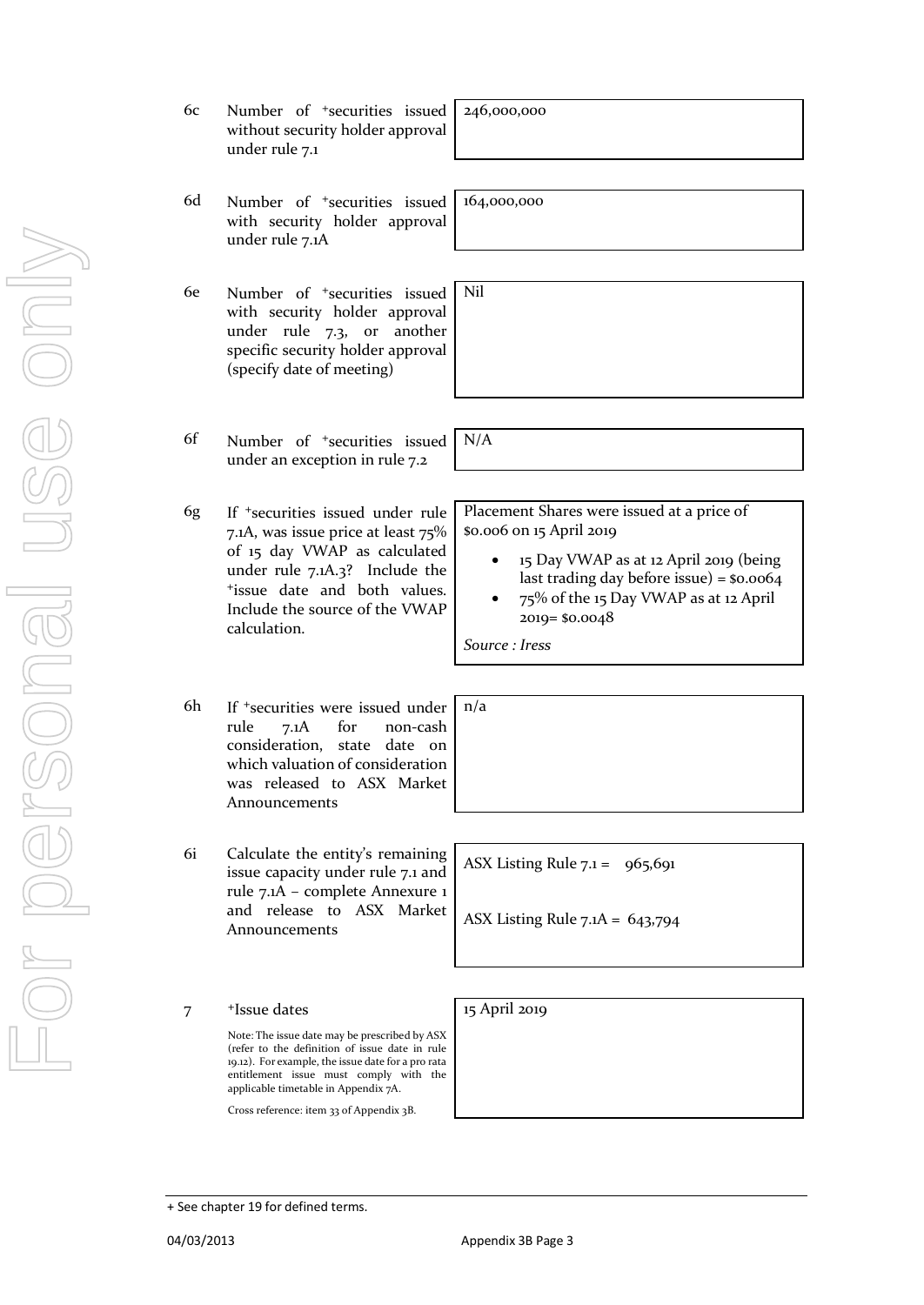8 Number and <sup>+</sup>class of all <sup>+</sup>securities quoted on ASX (*including* the <sup>+</sup>securities in section 2 if applicable)

| Number        | <sup>+</sup> Class                                                              |
|---------------|---------------------------------------------------------------------------------|
| 2,056,437,937 | Ordinary fully paid<br>shares                                                   |
| 328,086,762   | <b>Quoted Options</b><br>exercisable at \$0.015<br>expiring 21 November<br>2020 |

9 Number and <sup>+</sup>class of all <sup>+</sup>securities not quoted on ASX (*including* the <sup>+</sup>securities in section 2 if applicable)

| Number     | <sup>+</sup> Class                                                                                   |
|------------|------------------------------------------------------------------------------------------------------|
| 2,000,000  | Options exercisable at<br>2 cents each on or<br>before 23 April 2020.                                |
| 62,500,000 | Options exercisable at<br>1.5 cents each on or<br>before 6 May 2020.                                 |
| 20,500,000 | Director options<br>exercisable at 1.5 cents<br>each on or before 21<br>November 2020.               |
| 6,000,000  | Employee/consultant<br>options exercisable at<br>1.5 cents each on or<br>before 21 November<br>2020. |
| 10,000,000 | Options exercisable at<br>2 cents each on or<br>before 16 October 2021                               |

10 Dividend policy (in the case of a trust, distribution policy) on the increased capital (interests)

| N/A |  |  |  |
|-----|--|--|--|
|     |  |  |  |

<sup>+</sup> See chapter 19 for defined terms.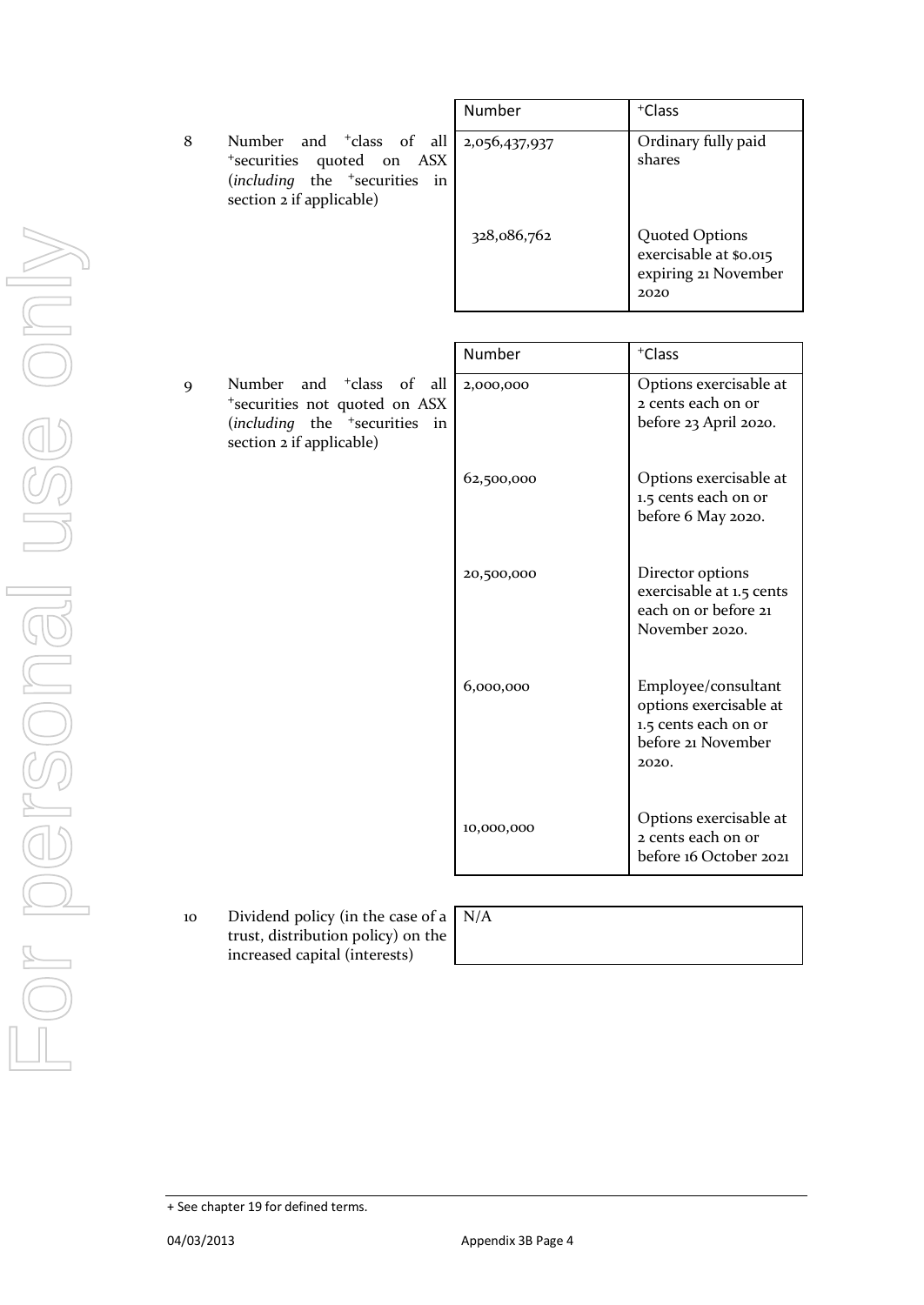## **Part 2 - Pro rata issue**

- 11 Is security holder approval required?
- 12 Is the issue renounceable or nonrenounceable?
- 13 Ratio in which the <sup>+</sup>securities will be offered
- <sup>+</sup>Class of <sup>+</sup>securities to which the offer relates
- 15 <sup>+</sup>Record date to determine entitlements
- 16 Will holdings on different registers (or subregisters) be aggregated for calculating entitlements?
- 17 Policy for deciding entitlements in relation to fractions
- 18 Names of countries in which the entity has security holders who will not be sent new offer documents

Note: Security holders must be told how their entitlements are to be dealt with.

Cross reference: rule 7.7.

19 Closing date for receipt of acceptances or renunciations

20 Names of any underwriters

| N/A |  |  |
|-----|--|--|
|     |  |  |
|     |  |  |

21 Amount of any underwriting fee or commission

22 Names of any brokers to the issue  $N/A$ 

No.

N/A

N/A

N/A

N/A

N/A

N/A

N/A

N/A

N/A

<sup>+</sup> See chapter 19 for defined terms.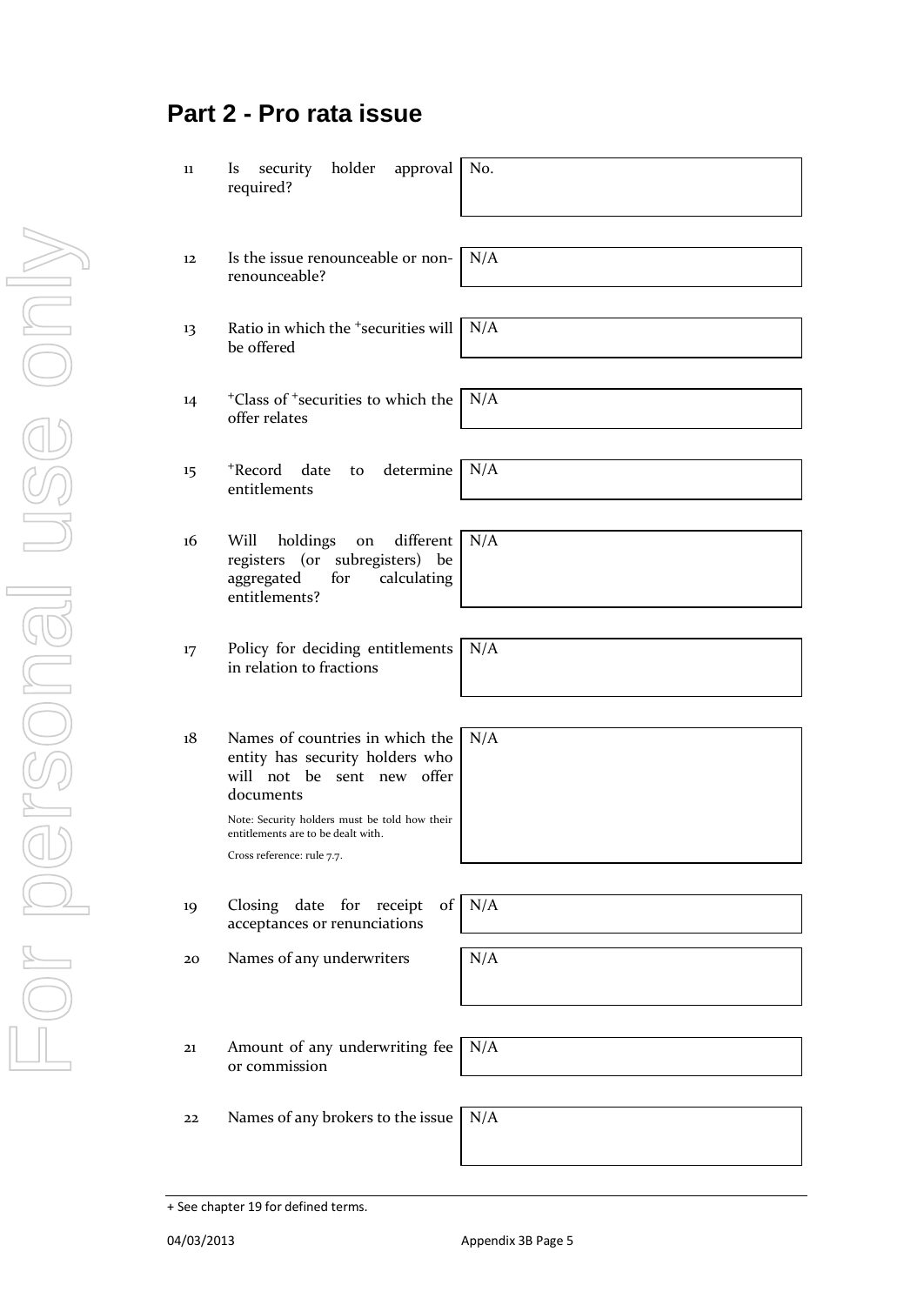- 24 Amount of any handling fee payable to brokers who lodge acceptances or renunciations on behalf of security holders N/A security holders' approval, the date of the meeting N/A 26 Date entitlement and acceptance form and offer documents will be sent to persons entitled N/A and the terms entitle option holders to participate on exercise, the date on which notices will be sent to option holders N/A applicable) N/A applicable) N/A
- 30 How do security holders sell their entitlements *in full* through a broker?
- 31 How do security holders sell *part* of their entitlements through a broker and accept for the balance?
- 32 How do security holders dispose of their entitlements (except by sale through a broker)?

33 <sup>+</sup>  $\blacksquare$ Issue date  $N/A$ 

+ See chapter 19 for defined terms.

| broker to the issue |                                                       |
|---------------------|-------------------------------------------------------|
|                     | Fee or commission payable to the $\sqrt{\frac{N}{A}}$ |

- 25 If the issue is contingent on
- 27 If the entity has issued options,
- 28 Date rights trading will begin (if
- 29 Date rights trading will end (if
	- N/A

N/A

N/A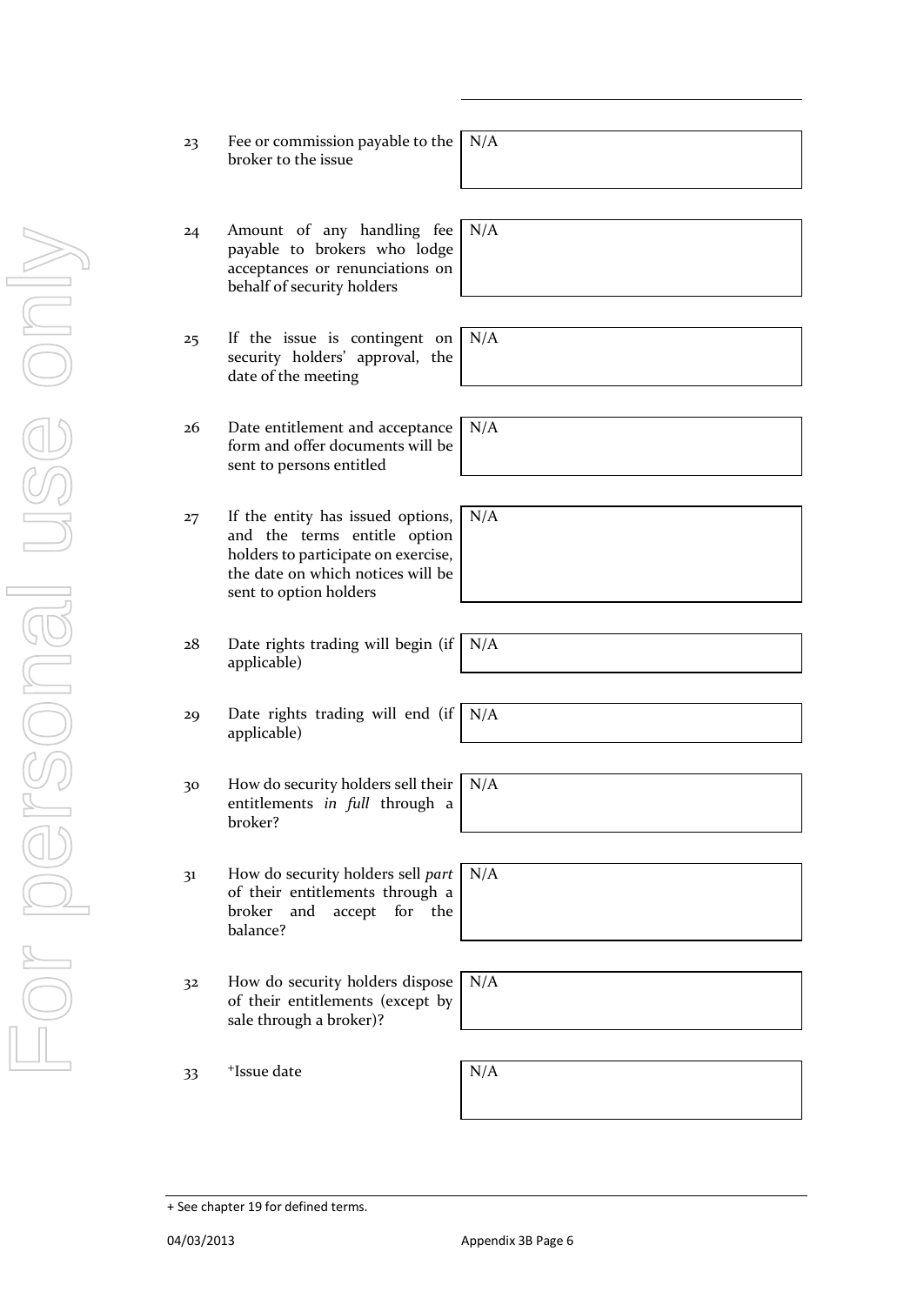## **Part 3 - Quotation of securities**

*You need only complete this section if you are applying for quotation of securities*

- 34 Type of <sup>+</sup>securities (*tick one*)
- (a)  $\overline{X}$  +Securities described in Part 1
- (b) All other <sup>+</sup>securities

Example: restricted securities at the end of the escrowed period, partly paid securities that become fully paid, employee incentive share securities when restriction ends, securities issued on expiry or conversion of convertible securities

## **Entities that have ticked box 34(a)**

#### **Additional securities forming a new class of securities**

*Tick to indicate you are providing the information or documents*

- 35 If the <sup>+</sup>securities are <sup>+</sup>equity securities, the names of the 20 largest holders of the additional <sup>+</sup>securities, and the number and percentage of additional <sup>+</sup>securities held by those holders
- 36 **I** If the <sup>+</sup>securities are <sup>+</sup>equity securities, a distribution schedule of the additional <sup>+</sup>securities setting out the number of holders in the categories 1 - 1,000 1,001 - 5,000 5,001 - 10,000 10,001 - 100,000 100,001 and over
- 37 A copy of any trust deed for the additional +securities

## **Entities that have ticked box 34(b)**

38 Number of <sup>+</sup>securities for which <sup>+</sup>quotation is sought

| N/A |  |  |  |
|-----|--|--|--|
|     |  |  |  |
|     |  |  |  |

39 <sup>+</sup>Class of <sup>+</sup>securities for wh quotation is sought

| hich   N/A |  |
|------------|--|
|            |  |

<sup>+</sup> See chapter 19 for defined terms.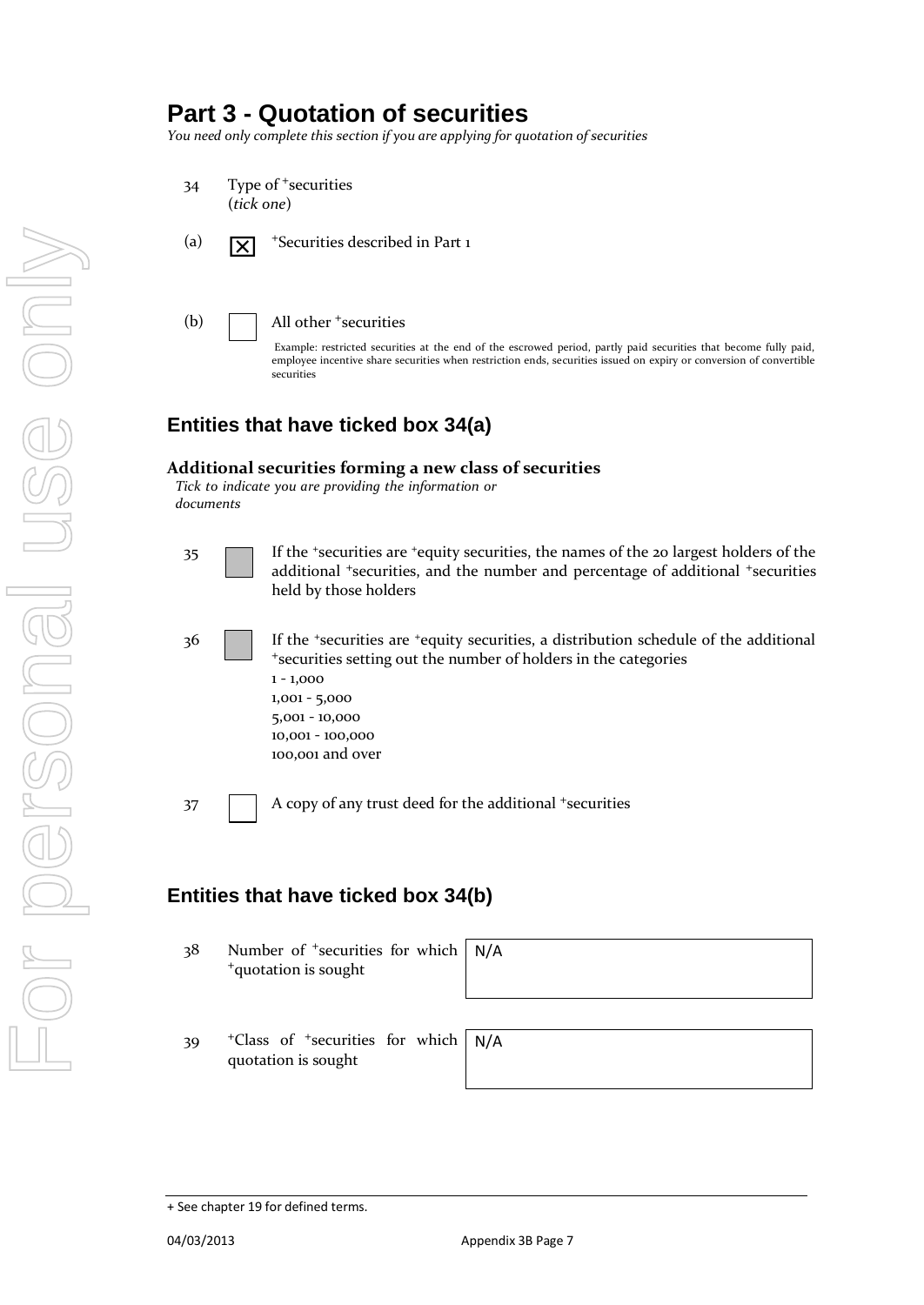| 40 | Do the <sup>+</sup> securities rank equally in<br>all respects from the <sup>+</sup> issue date<br>with an existing <sup>+</sup> class of quoted<br>*securities?                                                                                                         | N/A |
|----|--------------------------------------------------------------------------------------------------------------------------------------------------------------------------------------------------------------------------------------------------------------------------|-----|
|    | If the additional <sup>+</sup> securities do not<br>rank equally, please state:<br>• the date from which they do<br>• the extent to which they<br>participate for the<br>next<br>dividend, (in the case of a trust,<br>distribution)<br>interest<br><b>Or</b><br>payment |     |
|    | the extent to which they do not<br>$\bullet$<br>rank equally other than in                                                                                                                                                                                               |     |

- rank equally, other than in relation to the next dividend, distribution or interest payment
- 41 Reason for request for quotation now N/A

Example: In the case of restricted securities, end of restriction period

(if issued upon conversion of another <sup>+</sup>security, clearly identify that other <sup>+</sup>security)

42 Number and <sup>+</sup>class of all <sup>+</sup>securities quoted on ASX (*including* the <sup>+</sup>securities in clause 38)

| Number | <sup>+</sup> Class |  |
|--------|--------------------|--|
| N/A    |                    |  |
|        |                    |  |
|        |                    |  |
|        |                    |  |

<sup>+</sup> See chapter 19 for defined terms.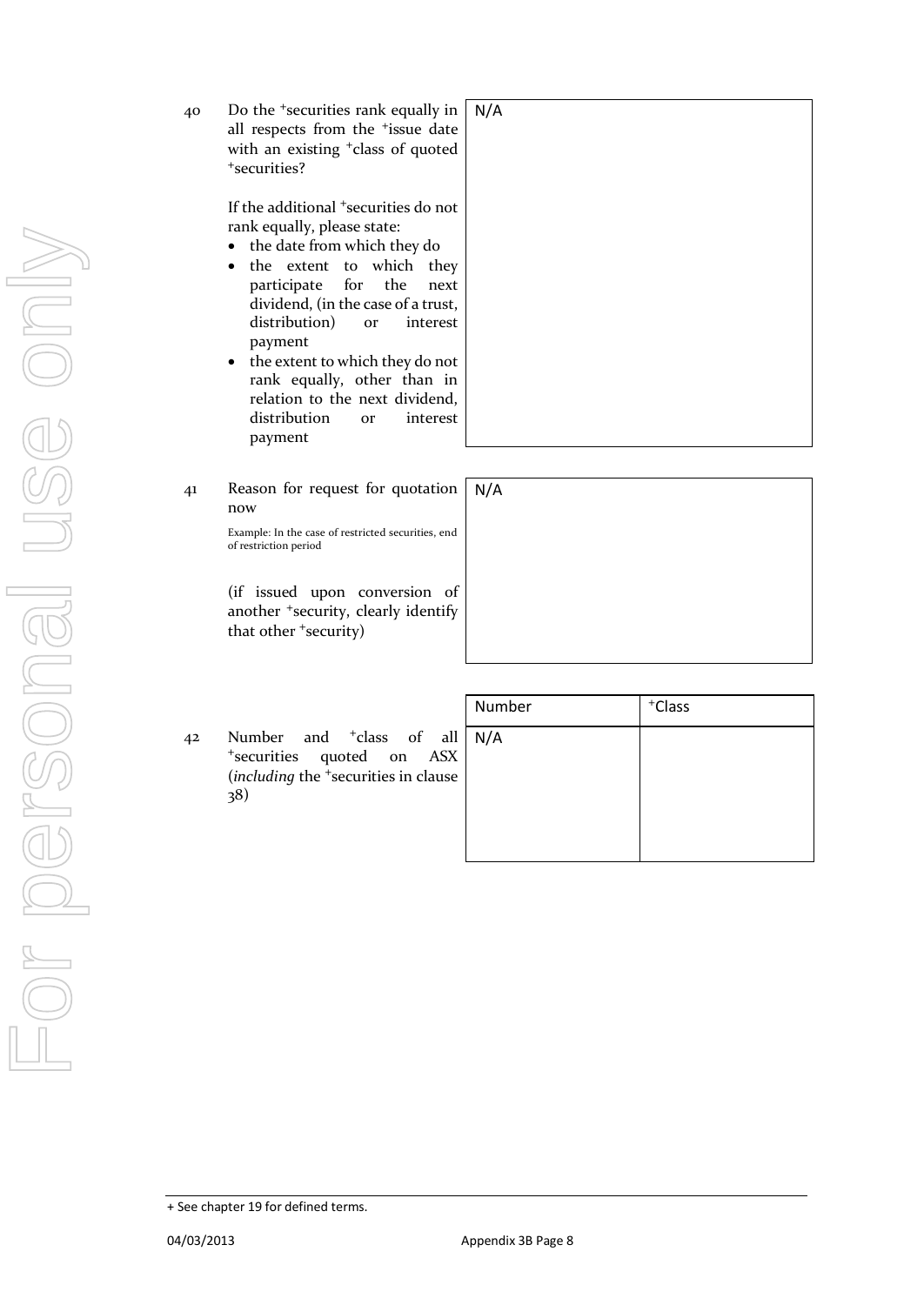#### **Quotation agreement**

- 1 <sup>+</sup>Quotation of our additional <sup>+</sup>securities is in ASX's absolute discretion. ASX may quote the <sup>+</sup>securities on any conditions it decides.
- 2 We warrant the following to ASX.
	- The issue of the \*securities to be quoted complies with the law and is not for an illegal purpose.
	- There is no reason why those +securities should not be granted +quotation.
	- An offer of the *\*securities for sale within* 12 months after their issue will not require disclosure under section 707(3) or section 1012C(6) of the Corporations Act.

Note: An entity may need to obtain appropriate warranties from subscribers for the securities in order to be able to give this warranty

- Section 724 or section 1016E of the Corporations Act does not apply to any applications received by us in relation to any +securities to be quoted and that no-one has any right to return any +securities to be quoted under sections 737, 738 or 1016F of the Corporations Act at the time that we request that the +securities be quoted.
- If we are a trust, we warrant that no person has the right to return the <sup>+</sup>securities to be quoted under section 1019B of the Corporations Act at the time that we request that the \*securities be quoted.
- 3 We will indemnify ASX to the fullest extent permitted by law in respect of any claim, action or expense arising from or connected with any breach of the warranties in this agreement.
- 4 We give ASX the information and documents required by this form. If any information or document is not available now, we will give it to ASX before <sup>+</sup>quotation of the <sup>+</sup>securities begins. We acknowledge that ASX is relying on the information and documents. We warrant that they are (will be) true and complete.

Sign here:

............................................................ Date: 15 April 2019

Print name: Jerry Monzu

== == == == ==

<sup>+</sup> See chapter 19 for defined terms.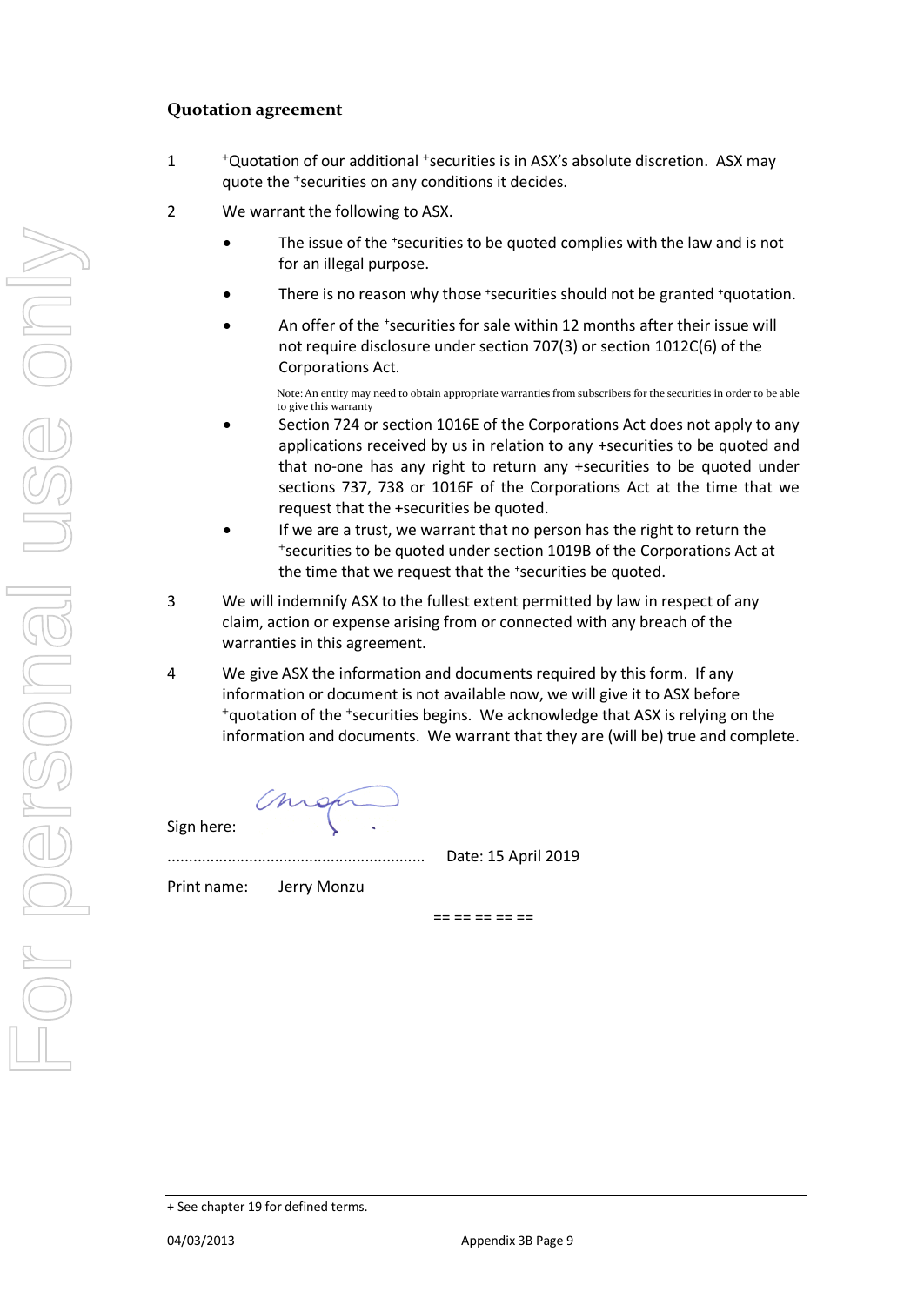# **Appendix 3B – Annexure 1**

# **Calculation of placement capacity under rule 7.1 and rule 7.1A for eligible entities**

Introduced 01/08/12 Amended 04/03/13

# **Part 1**

|                                                                                                                                                                                                                                                                                                                                                                                       | Rule 7.1 – Issues exceeding 15% of capital                                                         |                                                                                                                                                                                                                                                    |  |  |  |
|---------------------------------------------------------------------------------------------------------------------------------------------------------------------------------------------------------------------------------------------------------------------------------------------------------------------------------------------------------------------------------------|----------------------------------------------------------------------------------------------------|----------------------------------------------------------------------------------------------------------------------------------------------------------------------------------------------------------------------------------------------------|--|--|--|
|                                                                                                                                                                                                                                                                                                                                                                                       | Step 1: Calculate "A", the base figure from which the placement<br>capacity is calculated          |                                                                                                                                                                                                                                                    |  |  |  |
| <b>Insert</b> number of fully paid +ordinary<br>securities on issue 12 months before the<br>*issue date or date of agreement to issue                                                                                                                                                                                                                                                 |                                                                                                    | 887,063,749                                                                                                                                                                                                                                        |  |  |  |
| Add the following:<br>Number of fully paid +ordinary<br>securities issued in that 12 month<br>period under an exception in rule 7.2<br>Number of fully paid +ordinary<br>$\bullet$<br>securities issued in that 12 month<br>period with shareholder approval<br>Number of partly paid +ordinary<br>$\bullet$<br>securities that became fully paid in that<br>12 month period<br>Note: |                                                                                                    | 16,666,667 Shortfall Ord Shares (this issue<br>being Shortfall securities from a prospectus<br>dated 6 September 2018)<br>267,666,667 Shortfall Ord Shares on<br>22/11/18 (being Shortfall securities from a<br>prospectus dated 6 September 2018) |  |  |  |
|                                                                                                                                                                                                                                                                                                                                                                                       |                                                                                                    | 97,200,622 on 16/10/18 (approved at GM<br>on 8 October 2018)                                                                                                                                                                                       |  |  |  |
| Include only ordinary securities here -<br>other classes of equity securities<br>cannot be added<br>Include here (if applicable) the<br>$\bullet$<br>securities the subject of the Appendix<br>3B to which this form is annexed<br>It may be useful to set out issues of<br>$\bullet$<br>securities on different dates as<br>separate line items                                      |                                                                                                    | 158,506,899 on 3/10/18 pursuant to<br>completion of a pro-rata non-renounceable<br>issue                                                                                                                                                           |  |  |  |
|                                                                                                                                                                                                                                                                                                                                                                                       |                                                                                                    | 213,333,333 on 5/9/18 in a placement at<br>\$0.006 per share (approved at GM on<br>8 October 2018)<br>6,000,000 on 24/4/18 (approved at GM on<br>8 October 2018)                                                                                   |  |  |  |
|                                                                                                                                                                                                                                                                                                                                                                                       | Subtract the number of fully paid<br>*ordinary securities cancelled during that<br>12 month period | Nil                                                                                                                                                                                                                                                |  |  |  |
| "А"                                                                                                                                                                                                                                                                                                                                                                                   |                                                                                                    | 1,646,437,937                                                                                                                                                                                                                                      |  |  |  |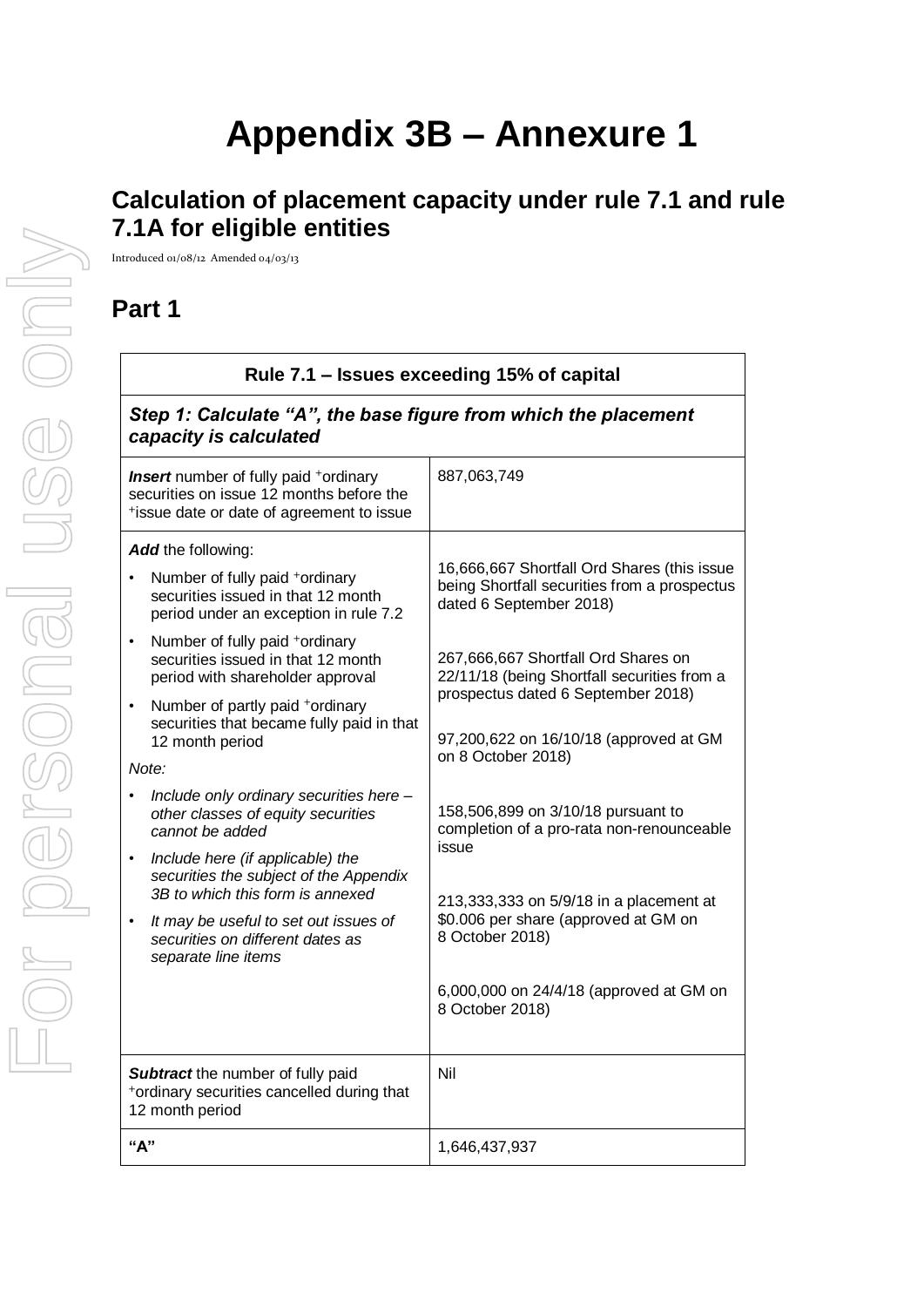| "B"                                                                                                                                           | 0.15                                                                                  |
|-----------------------------------------------------------------------------------------------------------------------------------------------|---------------------------------------------------------------------------------------|
|                                                                                                                                               | [Note: this value cannot be changed]                                                  |
| Multiply "A" by 0.15                                                                                                                          | 246,965,691                                                                           |
| Step 3: Calculate "C", the amount of placement capacity under rule<br>7.1 that has already been used                                          |                                                                                       |
| <b>Insert</b> number of <sup>+</sup> equity securities issued<br>or agreed to be issued in that 12 month<br>period not counting those issued: | 246,000,000 (Tranche 1 placement shares<br>the subject of this 3B issued 15/Apr/2019) |
| Under an exception in rule 7.2                                                                                                                |                                                                                       |
| Under rule 7.1A                                                                                                                               |                                                                                       |
| With security holder approval under<br>rule 7.1 or rule 7.4                                                                                   |                                                                                       |
| Note:                                                                                                                                         |                                                                                       |
| This applies to equity securities, unless<br>specifically excluded - not just ordinary<br>securities                                          |                                                                                       |
| Include here (if applicable) the<br>$\bullet$<br>securities the subject of the Appendix<br>3B to which this form is annexed                   |                                                                                       |
| It may be useful to set out issues of<br>$\bullet$<br>securities on different dates as<br>separate line items                                 |                                                                                       |
| "C"                                                                                                                                           | 246,000,000                                                                           |
| Step 4: Subtract "C" from ["A" x "B"] to calculate remaining<br>placement capacity under rule 7.1                                             |                                                                                       |
| "A" x 0.15                                                                                                                                    | 246,965,691                                                                           |
| Note: number must be same as shown in<br>Step <sub>2</sub>                                                                                    |                                                                                       |
| Subtract "C"                                                                                                                                  | 246,000,000                                                                           |
| Note: number must be same as shown in<br>Step 3                                                                                               |                                                                                       |
| <b>Total</b> ["A" $\times$ 0.15] - "C"                                                                                                        | 965,691                                                                               |
|                                                                                                                                               | [Note: this is the remaining placement<br>capacity under rule 7.1]                    |

<sup>+</sup> See chapter 19 for defined terms.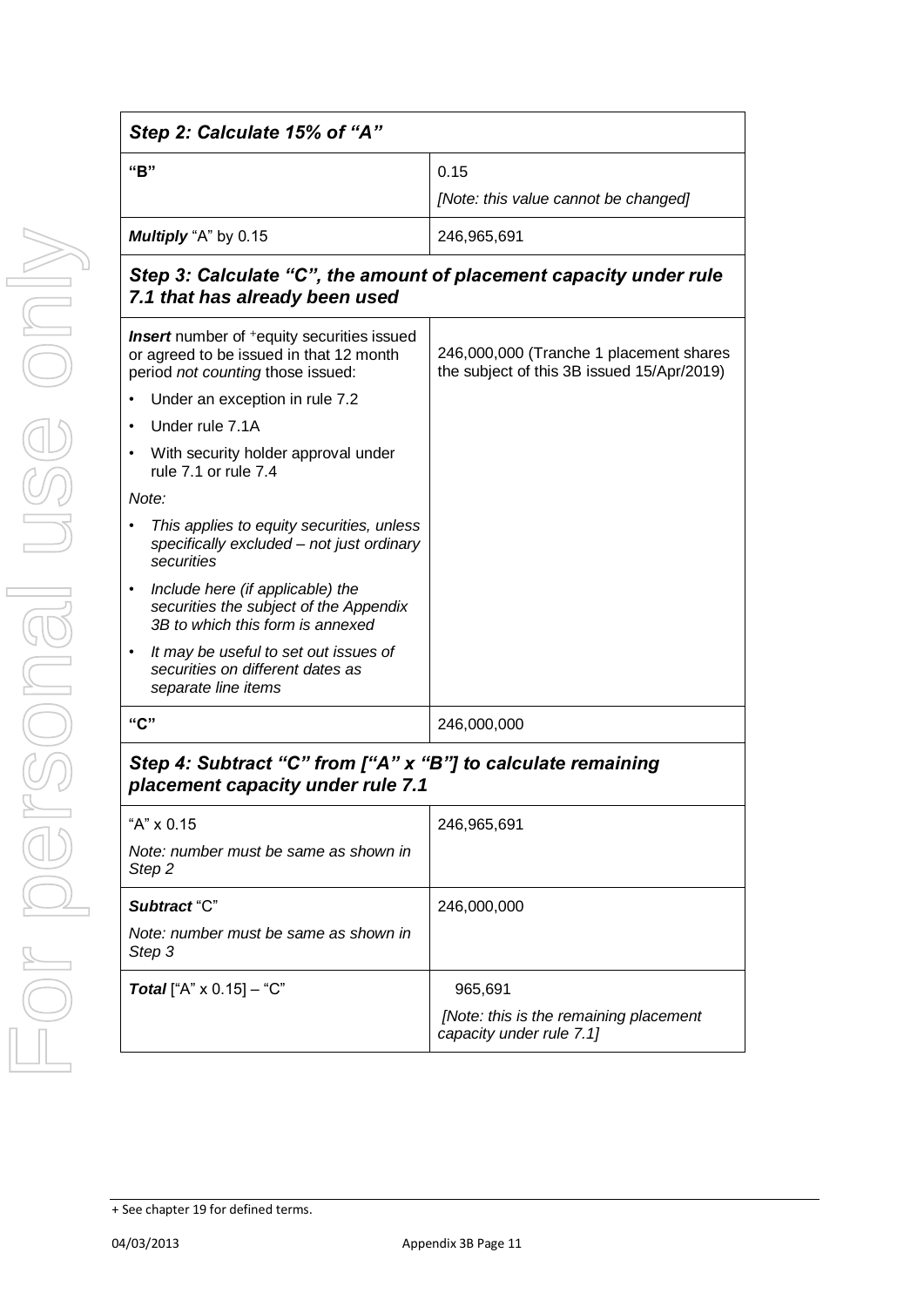# **Part 2**

| Rule 7.1A - Additional placement capacity for eligible entities                                                                                                                    |                                                                                       |
|------------------------------------------------------------------------------------------------------------------------------------------------------------------------------------|---------------------------------------------------------------------------------------|
| Step 1: Calculate "A", the base figure from which the placement<br>capacity is calculated                                                                                          |                                                                                       |
| "А"                                                                                                                                                                                | 1,646,437,937                                                                         |
| Note: number must be same as shown in<br>Step 1 of Part 1                                                                                                                          |                                                                                       |
| Step 2: Calculate 10% of "A"                                                                                                                                                       |                                                                                       |
| "D"                                                                                                                                                                                | 0.10                                                                                  |
|                                                                                                                                                                                    | Note: this value cannot be changed                                                    |
| Multiply "A" by 0.10                                                                                                                                                               | 164,643,794                                                                           |
| Step 3: Calculate "E", the amount of placement capacity under rule<br>7.1A that has already been used                                                                              |                                                                                       |
| <b>Insert</b> number of <sup>+</sup> equity securities issued<br>or agreed to be issued in that 12 month<br>period under rule 7.1A<br>Notes:                                       | 164,000,000 (Tranche 1 placement shares<br>the subject of this 3B issued 15/Apr/2019) |
| This applies to equity securities - not<br>just ordinary securities                                                                                                                |                                                                                       |
| Include here $-$ if applicable $-$ the<br>$\bullet$<br>securities the subject of the Appendix<br>3B to which this form is annexed                                                  |                                                                                       |
| Do not include equity securities issued<br>$\bullet$<br>under rule 7.1 (they must be dealt with<br>in Part 1), or for which specific security<br>holder approval has been obtained |                                                                                       |
| It may be useful to set out issues of<br>٠<br>securities on different dates as separate<br>line items                                                                              |                                                                                       |
| "E"                                                                                                                                                                                | 164,000,000                                                                           |

<sup>+</sup> See chapter 19 for defined terms.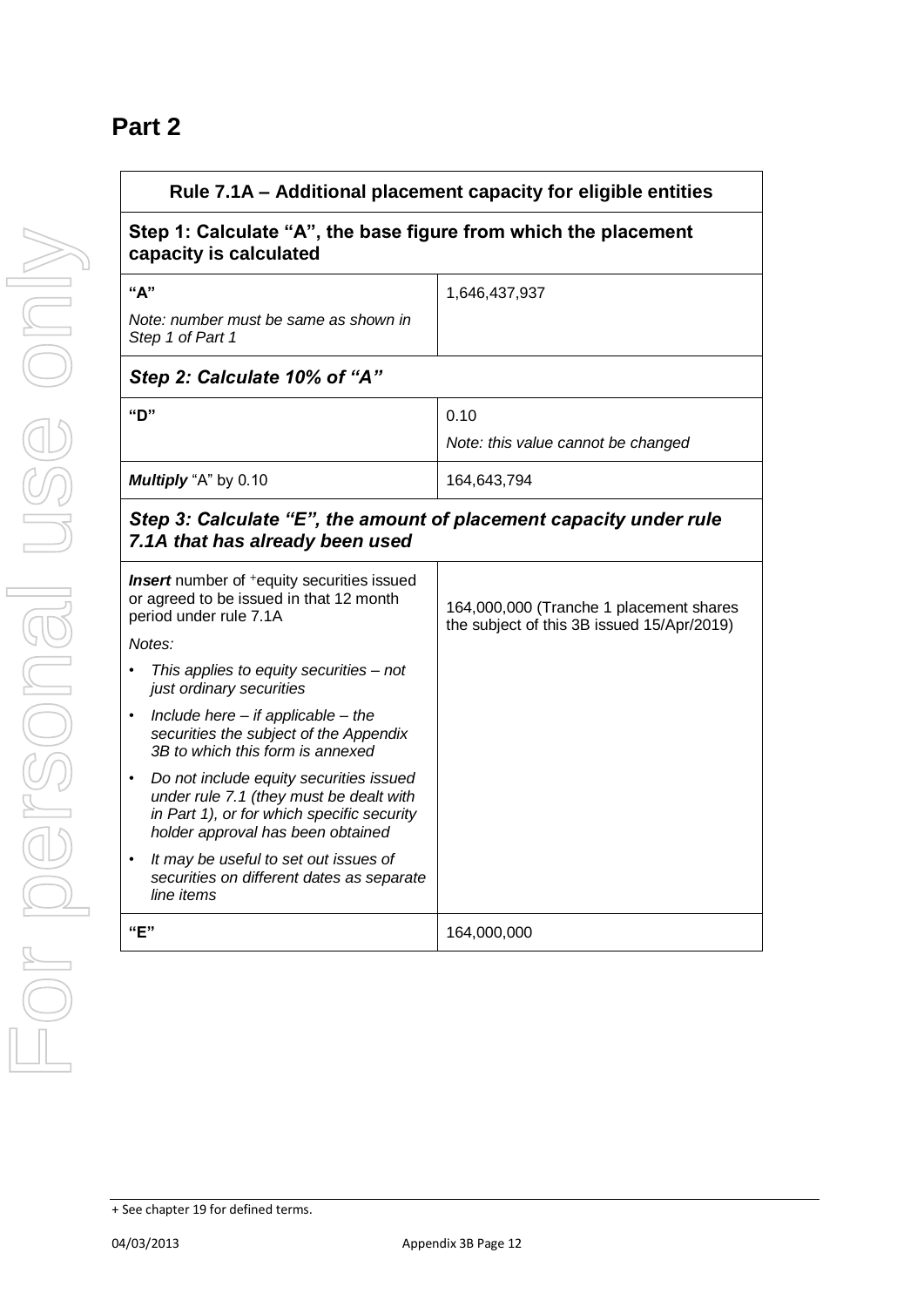| Step 4: Subtract "E" from ["A" x "D"] to calculate remaining<br>placement capacity under rule 7.1A |                                                                              |
|----------------------------------------------------------------------------------------------------|------------------------------------------------------------------------------|
| "A" $\times$ 0.10<br>Note: number must be same as shown in<br>Step 2                               | 164.643.794                                                                  |
| Subtract "E"<br>Note: number must be same as shown in<br>Step 3                                    | 164,000,000                                                                  |
| <b>Total</b> ["A" $\times$ 0.10] – "E"                                                             | 643,794<br>Note: this is the remaining placement<br>capacity under rule 7.1A |

<sup>+</sup> See chapter 19 for defined terms.